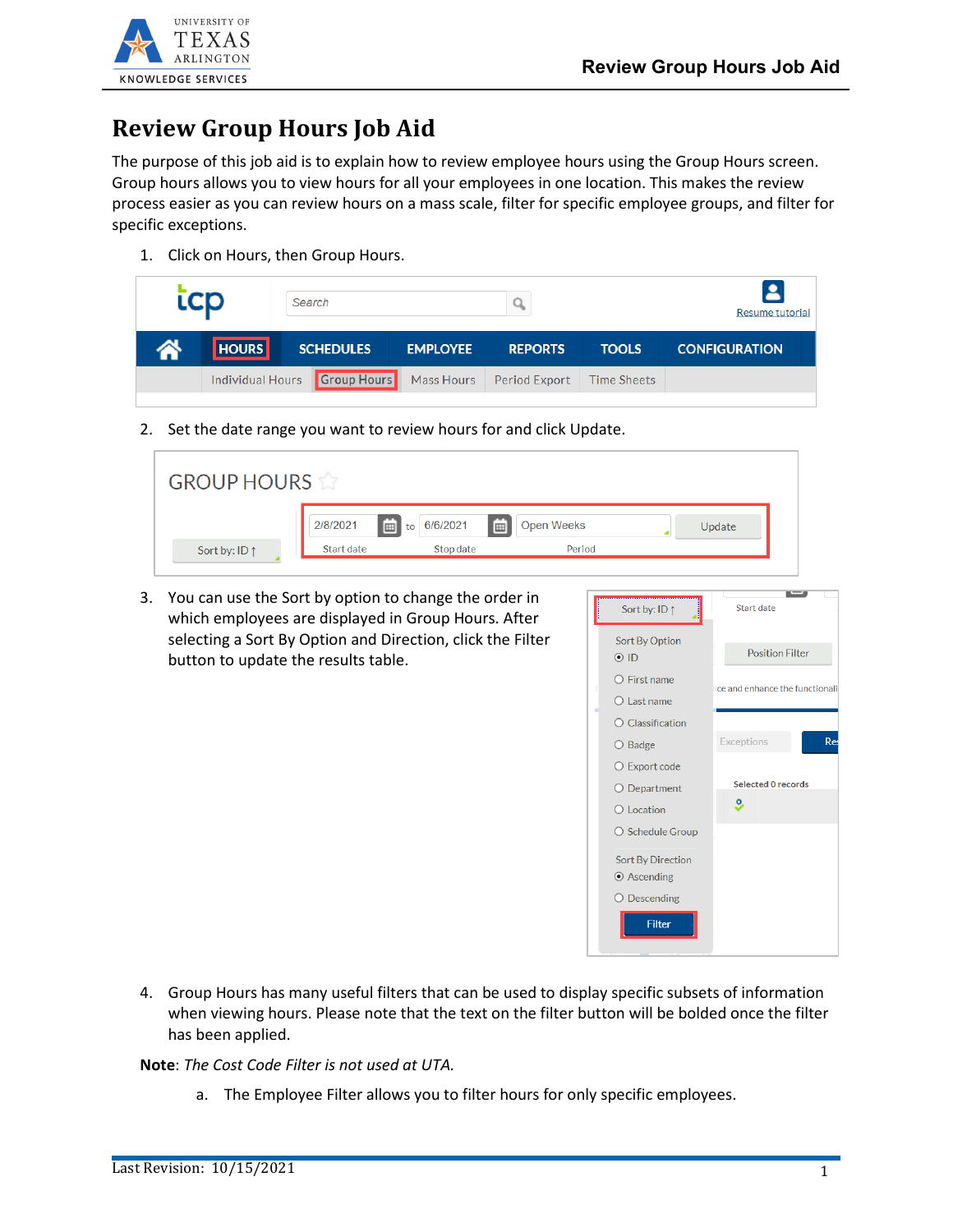

- b. The Position Filter allows you to filter to see segments for specific positions.
- *c.* The Exception Filter allows you to filter to see segments with only specific exceptions. For example, if you are required to approve all missed punches before processing payroll, you can filter all the segments worked that week to see just those segments that have unapproved missed punches.

There are three categories of exceptions you can review:

- i. Approvals shift segments missing employee or manager approval.
- ii. Shift segments that share time with another segment (e.g., clocking in while already clocked in)
- iii. Schedule shift segments that conflict with the employee's schedule (e.g., clocking in early or late)

**Note**: *As you address exceptions that are included in the exception filter, those segments will no longer be shown. This is a useful way to know that all segments with the selected exceptions have been addressed. It is recommended to click on the Exception Filter again and select new exceptions to filter by or click the Restore Default option to reset the filter and display all hours again.*

5. The hours per employee will display in the table below, organized by employee according to the sort and filters applied.

| <b>GROUP HOURS</b> |        |                                                            |                                       |                   |                           |         |                       |                          |                           |                                      |               |                    |                   | Options<br>Download                                                                                                                                                                                                            | $\cdot$<br>Feedback     |                |
|--------------------|--------|------------------------------------------------------------|---------------------------------------|-------------------|---------------------------|---------|-----------------------|--------------------------|---------------------------|--------------------------------------|---------------|--------------------|-------------------|--------------------------------------------------------------------------------------------------------------------------------------------------------------------------------------------------------------------------------|-------------------------|----------------|
|                    |        | Sort by: Last name 1                                       |                                       |                   | 2/8/2021<br>Start date    | 田       |                       | to 6/6/2021<br>Stop date | Open Weeks<br>E<br>Period |                                      | Update        |                    |                   |                                                                                                                                                                                                                                |                         |                |
|                    |        | <b>Employee Filter</b>                                     |                                       |                   | <b>Position Filter</b>    |         |                       | <b>Cost Code Filter</b>  |                           | <b>Exception Filter</b>              | Show absences |                    |                   | In order to increase performance and enhance the functionality of our software, Group Add Hours has been made part of a new feature Mass Hours. To add or edit hours for multiple employees and multiple segments use Mass Hou |                         |                |
|                    | Manage |                                                            |                                       | <b>Exceptions</b> |                           |         | <b>Resolve Period</b> |                          |                           |                                      |               |                    |                   |                                                                                                                                                                                                                                | Expand all Collapse all |                |
|                    |        | Showing 62 records of 62                                   |                                       |                   | <b>Selected O records</b> |         |                       |                          |                           |                                      |               |                    |                   |                                                                                                                                                                                                                                |                         | Conflict       |
| $\Box$             |        | Y                                                          | 5                                     | 3                 |                           |         |                       |                          |                           |                                      |               |                    |                   |                                                                                                                                                                                                                                |                         |                |
|                    |        |                                                            | 1234567890 - Sam Maverick             |                   |                           | $+$ Add |                       |                          |                           |                                      |               |                    |                   |                                                                                                                                                                                                                                |                         |                |
| п                  |        |                                                            | 5                                     | 9,                | <b>Notes</b>              | Edited  | o                     | <b>Break</b>             | <b>Time in</b>            | <b>Time out</b>                      | <b>Hours</b>  | <b>Shift total</b> | <b>Week total</b> | <b>Position</b>                                                                                                                                                                                                                | <b>Cost Code</b>        | Rate           |
|                    |        |                                                            |                                       |                   |                           |         |                       | length                   |                           |                                      |               |                    |                   |                                                                                                                                                                                                                                |                         |                |
| п                  |        | $\Box$                                                     | □                                     | П                 | D                         |         |                       |                          | 3/15/2021 08:00 AM        | << Time sheet >>                     | 8:00          | 8:00               | 8:00              | 3 - Leave without Pay                                                                                                                                                                                                          |                         | 10.00          |
| □                  |        | $\overline{\smile}$                                        | □                                     | □                 | D                         | Y       |                       |                          | 5/10/2021 08:00 AM        | << Time sheet >>                     | 10:00         | 10:00              |                   | 1001029400 - Business Support Analyst II                                                                                                                                                                                       |                         | 10.00          |
| п                  | С      | $\overline{\smash{\vee}}$                                  | $\overline{\smash{\vee}}$             | $\Box$            | D                         | Y       |                       |                          | 5/10/2021 08:00 AM        | << Time sheet >>                     | 8:00          | 8:00               |                   | 5 - Jury Duty                                                                                                                                                                                                                  |                         | 10.00          |
| □                  |        | $\overline{\smile}$                                        | $\Box$                                | □                 | D                         | Y       |                       |                          | 5/11/2021 08:00 PM        | << Time sheet >>                     | 10:00         | 10:00              |                   | 1001029400 - Business Support Analyst II                                                                                                                                                                                       |                         | 10.00          |
| □                  |        | $\overline{\smash{\vee}}$                                  | $\Box$                                | $\Box$            | $\Box$                    | Y       |                       |                          | 5/12/2021 05:00 PM        | << Time sheet >>                     | 8:00          | 8:00               |                   | 1001029400 - Business Support Analyst II                                                                                                                                                                                       |                         | 10.00          |
| □                  |        | $\overline{\smile}$<br>$\overline{\smash{\triangleright}}$ | $\Box$                                | П                 | ß<br>$\Box$               | Y<br>Y  |                       |                          | 5/13/2021 05:00 PM        | << Time sheet >><br><< Time sheet >> | 8:00<br>8:00  | 8:00<br>8:00       | 52:00             | 1001029400 - Business Support Analyst II                                                                                                                                                                                       |                         | 10.00<br>10.00 |
| □                  |        |                                                            | $\Box$                                | П                 |                           |         |                       |                          | 5/14/2021 05:00 PM        |                                      |               |                    |                   | 1001029400 - Business Support Analyst II                                                                                                                                                                                       |                         |                |
| ٠                  |        |                                                            | 9987654321 - Joe Maverick             |                   |                           | $+$ Add |                       |                          |                           |                                      |               |                    |                   |                                                                                                                                                                                                                                |                         |                |
| □                  |        |                                                            | 5                                     | 9                 | <b>Notes</b>              | Edited  | ଙ                     | <b>Break</b><br>length   | <b>Time in</b>            | <b>Time out</b>                      | <b>Hours</b>  | <b>Shift total</b> | <b>Week total</b> | <b>Position</b>                                                                                                                                                                                                                | <b>Cost Code</b>        | Rate           |
|                    |        | $\overline{\smash{\vee}}$                                  | $\overline{\smash{\trianglerighteq}}$ | П                 | D                         | Y       | c                     |                          | 4/23/2021 05:00 PM        | 4/23/2021 09:00 PM                   | 4:00          | 4:00               |                   | 1008558200 - Business Support Analyst I                                                                                                                                                                                        |                         | 10.00          |
| □                  |        | □                                                          | $\Box$                                | □                 | D                         | Y       |                       |                          | 4/25/2021 11:59 PM        | << Time sheet >>                     | 36:00         | 36:00              | 40:00             | 1008558200 - Business Support Analyst I                                                                                                                                                                                        |                         | 10.00          |
| □                  |        | $\Box$                                                     | $\Box$                                | $\Box$            | О                         | Y       |                       |                          | 4/26/2021 08:00 AM        | << Time sheet >>                     | 8:00          | 8:00               |                   | 5 - Jury Duty                                                                                                                                                                                                                  |                         | 10.00          |
| □                  |        | $\Box$                                                     | $\Box$                                | $\Box$            | D                         | Y       |                       |                          | 4/27/2021 08:00 AM        | << Time sheet >>                     | 8:00          | 8:00               |                   | 4 - Bereavement                                                                                                                                                                                                                |                         | 10.00          |
| п                  |        | $\overline{\smash{\vee}}$                                  | $\boxdot$                             | П                 | D                         | Y       | c                     |                          | 4/30/2021 05:00 PM        | 4/30/2021 09:00 PM                   | 4:00          | 4:00               |                   | 1008558200 - Business Support Analyst I                                                                                                                                                                                        |                         | 10.00          |
| □                  |        | □                                                          | $\Box$                                | $\Box$            | D                         | Y       |                       |                          | 5/2/2021 11:59 PM         | << Time sheet >>                     | 20:00         | 20:00              | 40:00             | 1008558200 - Business Support Analyst I                                                                                                                                                                                        |                         | 10.00          |
| г                  |        | $\Box$                                                     | $\Box$                                | $\Box$            | ⊓                         | Y       |                       |                          | 5/9/2021 11:59 PM         | << Time sheet >>                     | 40:00         | 40:00              | 40:00             | 1008558200 - Business Support Analyst I                                                                                                                                                                                        |                         | 10.00          |
| □                  |        | п                                                          | $\Box$                                | □                 | D                         | Y       |                       |                          | 5/16/2021 11:59 PM        | << Time sheet >>                     | 40:00         | 40:00              | 40:00             | 1008558200 - Business Support Analyst I                                                                                                                                                                                        |                         | 10.00          |
| D                  |        | $\overline{\smash{\vee}}$                                  | $\overline{\triangleright}$           | П                 | Ο                         |         |                       |                          | 5/17/2021 08:00 AM        | << Time sheet >>                     | 8:00          | 8:00               |                   | 12 - Straight Comp Taken                                                                                                                                                                                                       |                         | 10.00          |
| п                  |        | $\overline{\smile}$                                        | $\overline{\smash{\triangleright}}$   | $\Box$            | □                         |         |                       |                          | 5/19/2021 08:00 AM        | << Time sheet >>                     | 3:30          | 3:30               |                   | 12 - Straight Comp Taken                                                                                                                                                                                                       |                         | 10.00          |
| $\Box$             |        | $\overline{\smash{\trianglerighteq}}$                      | $\overline{\smash{\trianglerighteq}}$ | $\Box$            | $\Box$                    |         |                       |                          | 5/19/2021 08:00 AM        | << Time sheet >>                     | 4:30          | 4:30               |                   | 1 - Vacation Leave                                                                                                                                                                                                             |                         | 10.00          |
| $\Box$             |        | п                                                          | $\Box$                                | П                 | П                         | Y       |                       |                          | 5/23/2021 11:59 PM        | << Time sheet >>                     | 24:00         | 24:00              | 40:00             | 1008558200 - Business Support Analyst I                                                                                                                                                                                        |                         | 10.00          |